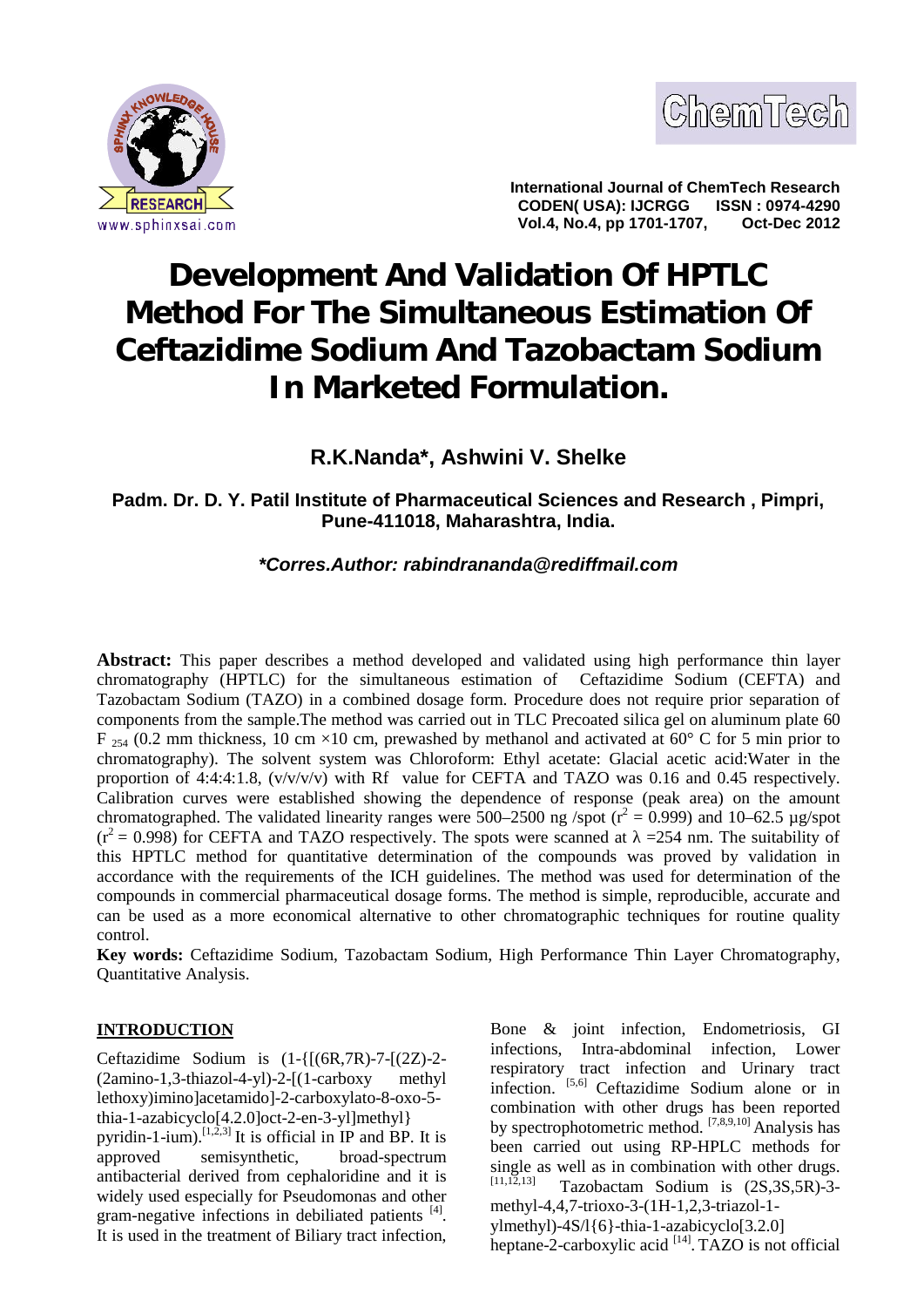in any pharmacopoeia. Some RP-HPLC methods have been reported for Tazobactam as single as well as in combination with other drugs.  $[15,16]$  It is an antibacterial penicillin derivative which inhibits the action of bacterial beta-lactamases. Cephalosporins are destroyed by a family of enzymes called beta-lactamases, which hydrolyze the four member beta-lactam ring. Tazobactam inhibits these enzymes and shows synergistic antimicrobial effect. Various combinations of Ceftazidime & Tazobactam are available in the market. To our knowledge, no article related to HPTLC determination of CEFTA and TAZO in fixed dose combination has been reported in literature. This present study reports for the first time simultaneous estimation of Ceftazidime sodium and Tazobactam Sodium by HPTLC in bulk drug and in pharmaceutical dosage forms. The proposed method is optimized and validated as per the international conference on harmonization (ICH) guidelines (Q2B).<sup>[17]</sup>



**Fig.1(a): Chemical structure of Ceftazidime Sodium**



**Fig.1 (b) : Chemical structure of Tazobactam Sodium**

## **INSTRUMENTATION**

HPTLC was performed with a Camag (Muttenz, Switzerland) Linomat V Sample applicator, a Camag twin trough TLC chamber, a Camag TLC scanner 3, Camag Wincats software (V 4.06, Camag) and a Hamilton (Reno, Nevada, USA) Syringe (100 μL).

## **MATERIALS AND METHODS**

Analytically pure samples of CEFTA (Hindustan Antibiotic Limited, Pimpri, Pune, India) and TAZO (Gensen Laboratories, Mumbai) were used in the study. The pharmaceutical Fixed dose combination dry powder injection vial containing 1000 mg CEFTA and 125mg TAZO (8:1) were procured from Abbott Healthcare Pvt. Ltd. Mumbai. All chemicals and reagents of analytical grade were purchased from Merck Chemicals, Mumbai, India.

#### **HPTLC METHOD OPTIMIZATION AND CHROMATOGRAPHIC CONDITIONS**

The samples were spotted in the form of bands of width 6mm with a Camag 100 microlitre sample (Hamilton, Bonaduz, Switzerland) syringe on silica gel precoated aluminum plate 60F–254 plates,  $10cm \times 10cm$  with 250 µm thickness; E. Merck, Dermstadt, Germany)] using a Camag Linomat V (Switzerland) sample applicator. A constant application rate of 2 μL/s was used and the space between two bands was 5 mm. The slit dimension was kept at  $5 \text{mm} \times 0.45 \text{mm}$  and the scanning speed was 10 mm/s. The monochromator bandwidth was set at 20 nm, each track was scanned three times and baseline correction was used. The mobile phase consisted of chloroform:ethyl acetate:glacial acetic acid:water  $(4: 4: 4: 1.8 \quad (v/v/v/v)$ . Linear ascending development was carried out in a  $20 \text{cm} \times 10 \text{cm}$ twin trough glass chamber (Camag, Muttenz, Switzerland) saturated with the mobile phase. The optimized chamber saturation time for the mobile phase was 30min at room temperature  $(25^{\circ}C \pm 2)$ at relative humidity of  $60\% \pm 5$ . The length of each chromatogram run was 8cm. Densitometric scanning was performed using a Camag TLC scanner III in the reflectance-absorbance mode at 254nm and operated by Win CATS software (V 4.06, Camag).

#### **STANDARD STOCK SOLUTIONS**

Standard Stock solutions of CEFTA and TAZO were prepared by accurate weighing of 5 mg of CEFTA in 10 ml methanol and 5 mg of TAZO in 1 ml of methanol having concentration of 500 μg/mL for CEFTA and 5000 μg/mL for TAZO. From the above stock solutions transfer suitable aliquots and prepare standard mixture solution having concentration of 2.2 μg/band of CEFTA and TAZO 0.275μg/band for simultaneous quantitative studies. Because of low sensitivity for detection of TAZO it has to be externally added 20mg in same mixture which gives extra 10μg/band of TAZO (B) in the mixture fig. (2), Table I.

#### **ASSAY OF MARKETED FORMULATION**

To determine the content of CEFTA and TAZO simultaneously in conventional pharmaceutical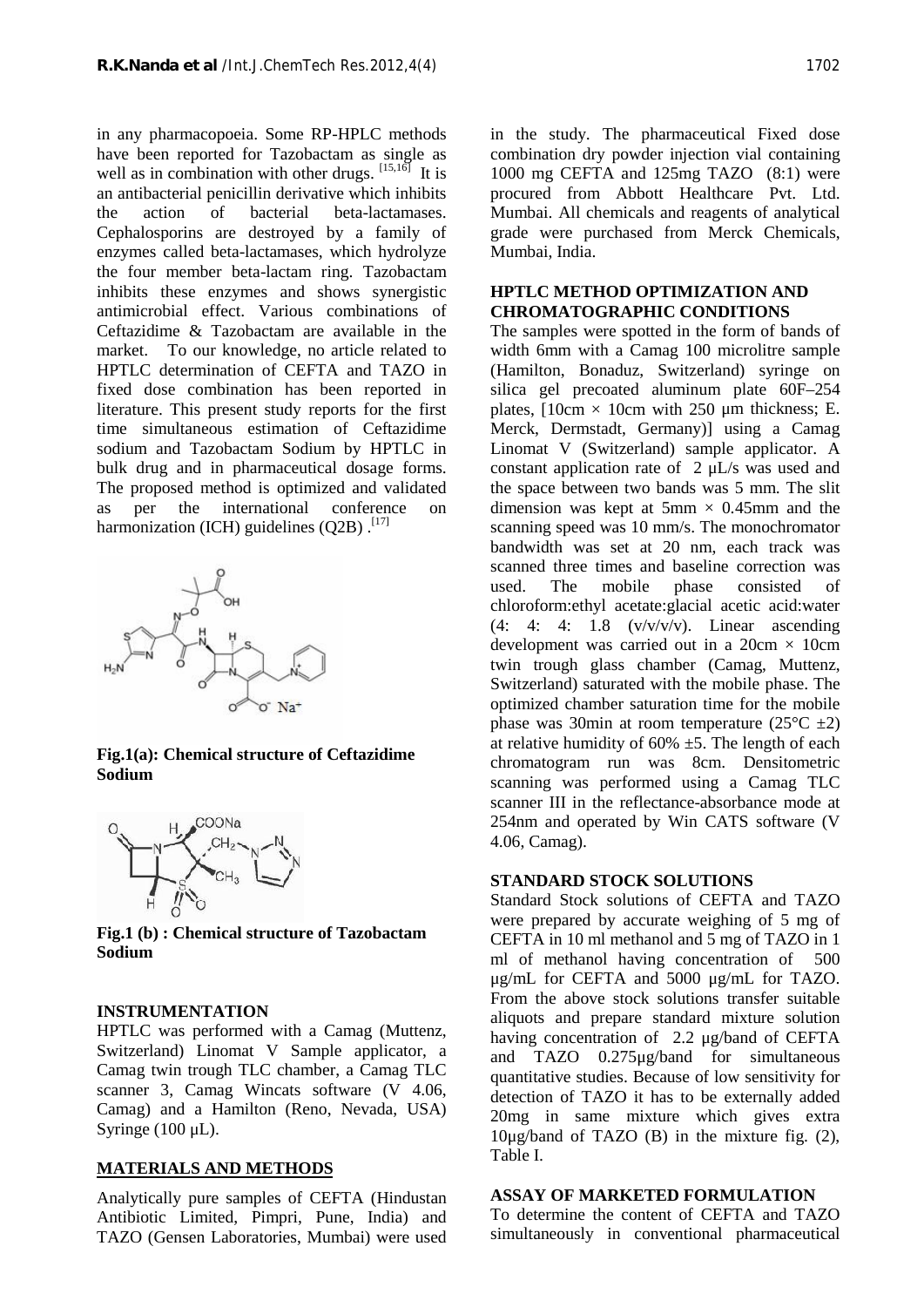dosage form (label claim: 1000mg CEFTA and 125 mg CEFTA per vial), The powder equivalent to 2.2 mg of Ceftazidime & 0.275 mg of Tazobactam weighed and transferred to 10 ml volumetric flask and dissolved in methanol. Because of low detection sensitivity problem of Tazobactam 20 mg of tazo added externally to the same 10 ml volumetric flask. The solution was

ultrasonicated for 20 min. and filtered through Whatman filter paper No. 42. Then an aliquots of sample solution 5μL containing 2200ng/band of CEFTA and 10275 ng/band of TAZO were applied on HPTLC plates fig. (3), Table II.



**Fig 2: Densitogram of lab mixture**

| Sr. No. | Amount present (ng/band) |             |     | Area under curve*(AUC) |             |        | $%$ of drug found* |             |
|---------|--------------------------|-------------|-----|------------------------|-------------|--------|--------------------|-------------|
|         | <b>CEFTA</b>             | <b>TAZO</b> |     | <b>CEFTA</b>           | <b>TAZO</b> |        | <b>CEFTA</b>       | <b>TAZO</b> |
|         |                          |             | A-B |                        |             | $A-B$  |                    |             |
|         | 2200                     | 10275       | 275 | 7566.1                 | 4618.6      | 209.81 | 99.65              | 99.17       |

\* denotes average of six determination

Where, A= Total concentration of tazo (10275ng)

B= Externally added tazo 10000 ng for purpose of increased detection.

A-B= Concentration of tazo in the linearity range (275ng) in the ratio (8:1)



**Fig. 3: Densitogram of Injection mixture**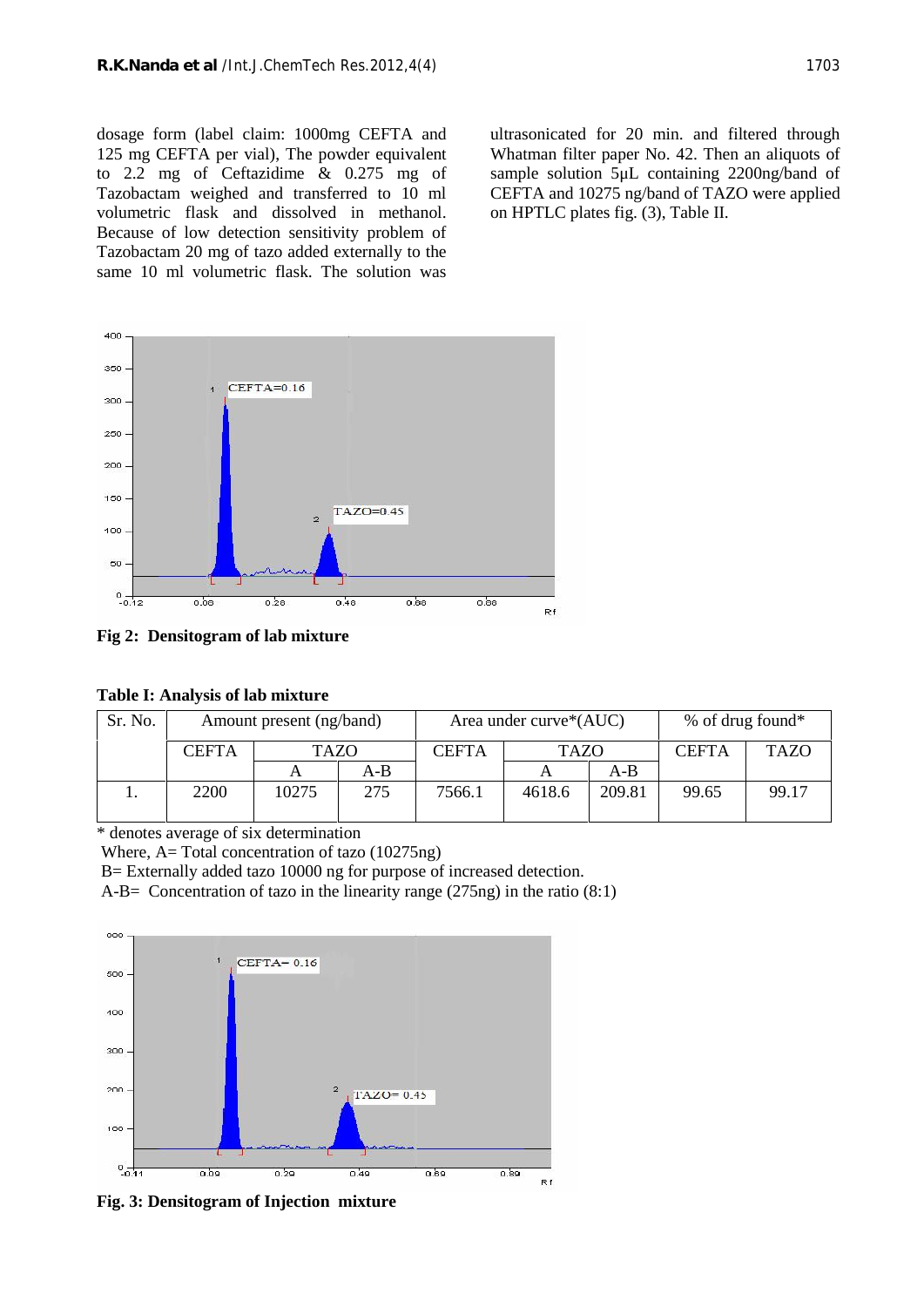|  |  | Table II: Assay results for the combined dosage form using the proposed HPTLC method. |
|--|--|---------------------------------------------------------------------------------------|
|  |  |                                                                                       |
|  |  |                                                                                       |

\* denotes average of six determination

\*\* refer Table I for A and B

## **Table III: System suitability parameters**

| System suitability parameters | Proposed method |             |  |
|-------------------------------|-----------------|-------------|--|
|                               | <b>CEFTA</b>    | <b>TAZO</b> |  |
| w                             | J.16            | 0.45        |  |

Number of samples analyzed is six

## **RESULTS AND DISCUSSION**

HPTLC Method development for HPTLC analysis, initially various mobile phases and stationary phases were tried in attempts to obtain the best separation and resolution between CEFTA and TAZO. The mobile phase consisting of Chloroform: Ethyl acetate: Glacial acetic acid:water in the proportion of  $(4:4:4:1.8, v/v/v/v)$ was selected that gave satisfactory separation and gave two well resolved peaks for CEFTA and TAZO which is shown in Fig.2. As CEFTA and TAZO exhibit significant absorbance at wavelength 254 nm was selected as detection wavelength for the simultaneous determination. The R*f* value for CEFTA and TAZO was 0.16 and 0.45 respectively. Various system suitability test parameters were calculated and are shown in Table III.

## **METHOD VALIDATION**

The developed method was validated for the simultaneous assay determination of CEFTA and TAZO using following parameters.

## **LINEARITY (CALIBRATION CURVE)**

Linearity was checked by preparing standard solutions of both CEFTA and TAZO at five different concentration levels in the same volumetric flasks using their respective stock solutions. The calibration curves for CEFTA and TAZO were drawn in the concentration range of 500 ng/band-2500 ng/band and 10µg/band-62.5 µg/band respectively as shown in fig.(4). The calibration curves were constructed by plotting peak areas versus concentrations with the help of win-CATS software which are shown in fig.4(a) and fig 4 (b). Each reading was the average of three determinations. The regression coefficient  $(R<sup>2</sup>)$  for calibration curve of CEFTA and TAZO was 0.999 and 0.998 respectively (Table IV).

## **ACCURACY (% RECOVERY)**

Accuracy of the developed method was confirmed by doing a recovery study as per ICH guidelines at three different concentration levels (80%, 100% and 120%) by replicate analysis (n=3). Standard drug solutions were added to a preanalyzed sample solution, and then percentage of drug content was calculated. The results of the accuracy study are reported in Table V. From the recovery study, it was clear that the method is very accurate for quantitative estimation of CEFTA and TAZO in Dry Injection dosage form because all the statistical results were within the acceptance range  $(i.e., % RSD < 2.0).$ 

#### **METHOD PRECISION (REPEATABILITY):**

The repeatability of sample application and measurement of peak area were expressed in terms of %R.S.D. and were found to be 0.964 and 1.430 for CEFTA and TAZO respectively (Table VI).

#### **INTERMEDIATE PRECISION (REPRODUCIBILITY):**

Intermediate precision was carried out by doing intra- and interday precision studies.In the intraday study, the concentrations of two drugs were calculated on the same day at an interval of 1 h. In the interday study, the concentrations of drug contents were calculated on three differentdays, and the study expresses within-laboratory variation in different days (Table VII). Intra-day and Inter day precision were expressed in terms of %R.S.D. and were found to be 0.606, 0.518 and 1.291, 1.382 for CEFTA and TAZO respectively. The developed method was precise for quantitative study because the precision study was found statistically significant (% RSD <2.0 for intra- and interday studies).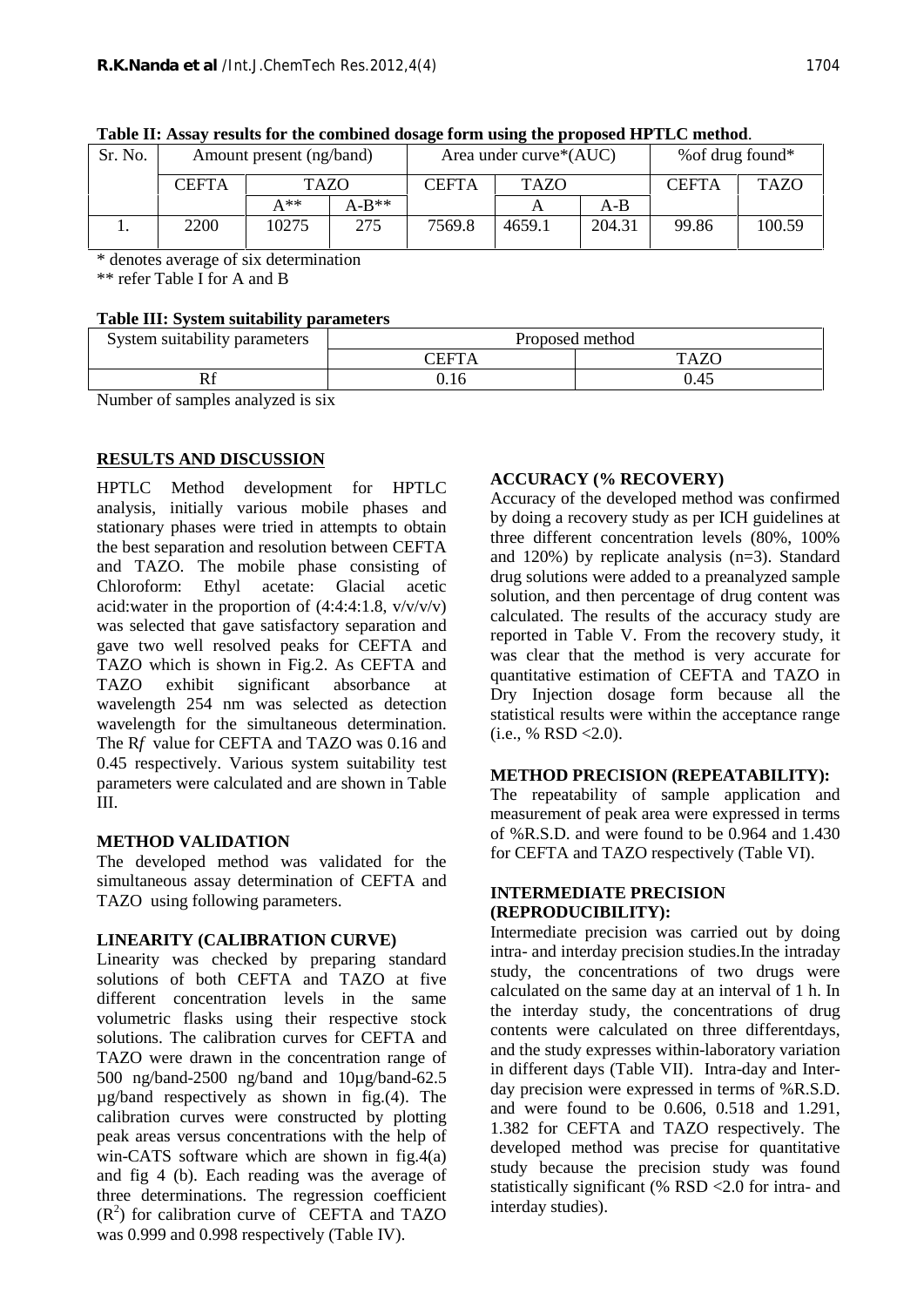

**Fig 4(a):Calibration curve of CEFTA 500ng-2500ng/band**



**Fig 4(b): Calibration curve of TAZO 10µg-62.5µg/band**

| Table IV : Regression analysis of the calibration curves for CEFTA and TAZO for the proposed |  |
|----------------------------------------------------------------------------------------------|--|
| <b>HPTLC</b> method                                                                          |  |

| Parameters                     | <b>CEFTA</b>                  | <b>TAZO</b>                        |
|--------------------------------|-------------------------------|------------------------------------|
| <b>Linearity Range</b>         | $500$ ng/band $-2500$ ng/band | $10\mu$ g/band – 62.5 $\mu$ g/band |
| Slope                          | 2.652                         | 152.4                              |
| Intercept                      | 707.2                         | 2355                               |
| Regression Co-efficient $(R2)$ | 0.999                         | 0.998                              |
| <b>Regression Equation</b>     | $Y = 707.2 + 2.652X$          | $Y = 2355 + 152.4X$                |
| <b>LOD</b>                     | 1.18                          | 4.22                               |
| LOQ                            | 3.70                          | 12.79                              |

### **Table V : Recovery studies**

| Drug         | Level of %<br>recovery * | Amount present<br>$(ng/band)*$ | Amount added<br>$(ng)$ * | Total amount<br>recovered (ng) | % Recovery<br>$±$ % RSD |
|--------------|--------------------------|--------------------------------|--------------------------|--------------------------------|-------------------------|
| <b>CEFTA</b> | 80%                      | 2200                           | 1760                     | 3952                           | $99.81 \pm 0.969$       |
|              | 100%                     | 2200                           | 2200                     | 4399                           | 99.98±0.217             |
|              | 120%                     | 2200                           | 2640                     | 4839                           | 99.78±0.045             |
| <b>TAZO</b>  | 80%                      | 275                            | 220                      | 493                            | $99.61 \pm 0.602$       |
|              | 100%                     | 275                            | 275                      | 549                            | $99.81 \pm 0.318$       |
|              | 120%                     | 275                            | 330                      | 604                            | 99.88±0.578             |

\*denotes average of three determination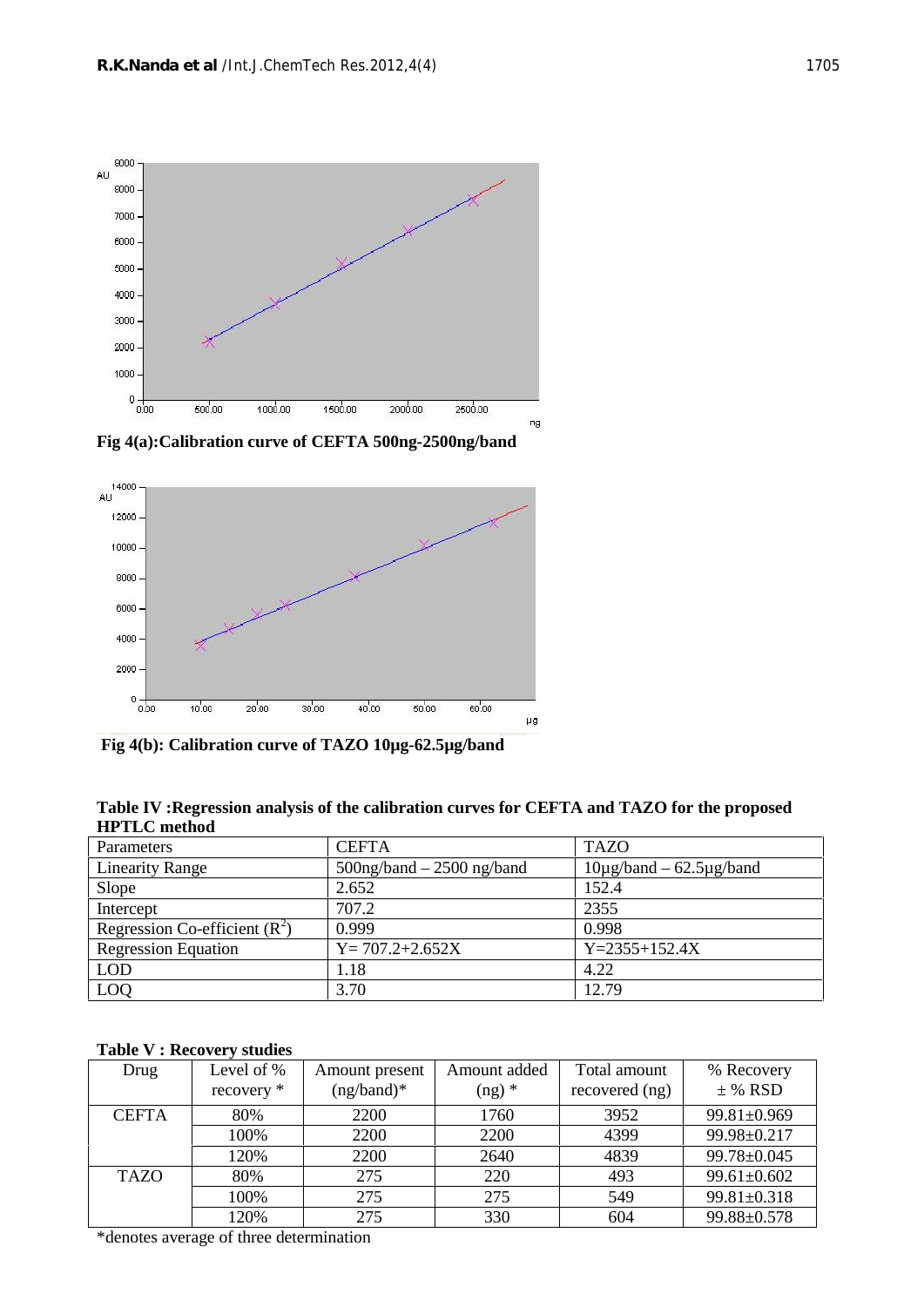| Drugs       | Mean Content <sup>*</sup> $(\%)$ | $S.D.*$ | % R.S.D. $*$ |
|-------------|----------------------------------|---------|--------------|
| CEFTA       | 99.78                            | 0.963   | 0.964        |
| <b>TAZO</b> | 00.07                            | 1.431   | 1.430        |

#### **Table VI: Repeatability study:**

\* denotes average of three determination

#### **Table VII: Intermediate precision**

| Drug         | Intra-day Precision* |       |           | Inter-day Precision* |       |            |
|--------------|----------------------|-------|-----------|----------------------|-------|------------|
|              | Mean %               | S.D.  | % $R.S.D$ | Mean %               | S.D.  | $%$ R.S.D. |
|              | content              |       |           | content              |       |            |
| <b>CEFTA</b> | 99.84                | 0.605 | 0.606     | 99.95                | 0.518 | 0.518      |
| <b>TAZO</b>  | 100.35               | 1.296 | .291      | 100.13               | 1.384 | 1.382      |

\*denotes average of six determination

#### **Table VIII: Robustness Study**

| Parameters                         | Drug         | Mean $%$ content <sup>*</sup> | $S.D.*$ | % $R.S.D.*$ |
|------------------------------------|--------------|-------------------------------|---------|-------------|
|                                    |              |                               |         |             |
| Mobile<br>Phase                    | <b>CEFTA</b> | 99.18                         | 0.861   | 0.868       |
| Composition $(\pm 0.1 \text{ ml})$ | <b>TAZO</b>  | 98.72                         | 0.856   | 0.867       |
| Mobile<br>of<br>Amount             | <b>CEFTA</b> | 99.65                         | 0.857   | 0.201       |
| Phase $(\pm 5 \%)$                 | <b>TAZO</b>  | 98.64                         | 0.388   | 0.393       |
| Time from spotting to              | <b>CEFTA</b> | 98.52                         | 1.339   | 1.359       |
| chromatography                     | <b>TAZO</b>  | 98.96                         | 1.193   | 1.205       |
| $(\pm 10 \text{ min})$             |              |                               |         |             |

\* denotes average of six determination

#### **LOD AND LOQ:**

The limit of detection (LOD) and the limit of quantification (LOQ) of the drug were calculated using the following equations as per International Conference on Harmonization (ICH) guidelines.

 $LOD = 3.3 x$  [ ]/S

 $LOQ = 10 x \,[\;] / S$ 

Where  $=$  the standard deviation of the response and  $S =$  the standard deviation of y- intercept of regression lines.

LOD for CEFTA and TAZO was found to be 1.18 ng/spot and 4.22 ng/spot, and LOQ

was found to be 3.70 µg/spot and 12.79 µg/spot respectively (Table IV).

#### **ROBUSTNESS:**

By introducing small deliberate changes in the mobile phase composition  $(\pm 0.1 \text{ ml})$ , Amount of Mobile Phase  $(\pm 5 \%)$ , Time from spotting to chromatography  $(± 10 min)$  the effects on the results were examined. % RSD found in the ranges of 0.201-1.359 and 0.393-1.205 for CEFTA and TAZO respectively. The low values of %RSD obtained after introducing small changes in mobile phase composition indicated robustness of the method. There was no significant variation in the slope values**. (**Table VIII).

#### **CONCLUSION**

The developed HPTLC technique is simple, accurate and reproducible for simultaneous

determination of CEFTA and TAZO in pharmaceutical dosage forms. Statistical analysis proves that the method is applicable for the analysis of CEFTA and TAZO as bulk drug and in pharmaceutical formulations without any interference from the excipients. The method was validated in accordance with ICH guidelines. The method reduces analysis time compared with other methods mentioned in literature survey and seems to be suitable for routine analysis of pharmaceutical formulations in quality-control laboratories, where economy and speed are essential.

#### **ACKNOWLEDGEMENTS:**

The authors are thankful to Dr. Avinash D. Despande, Director of Pharmacy, Padmashri Dr. D. Y. Patil Institute of Pharmaceutical Sciences and Research, Pimpri, Pune for providing necessary facilities and to Gensen Lab., Mumbai & Hindustan Antibiotics Ltd., Pune for providing gift sample of pure drugs.